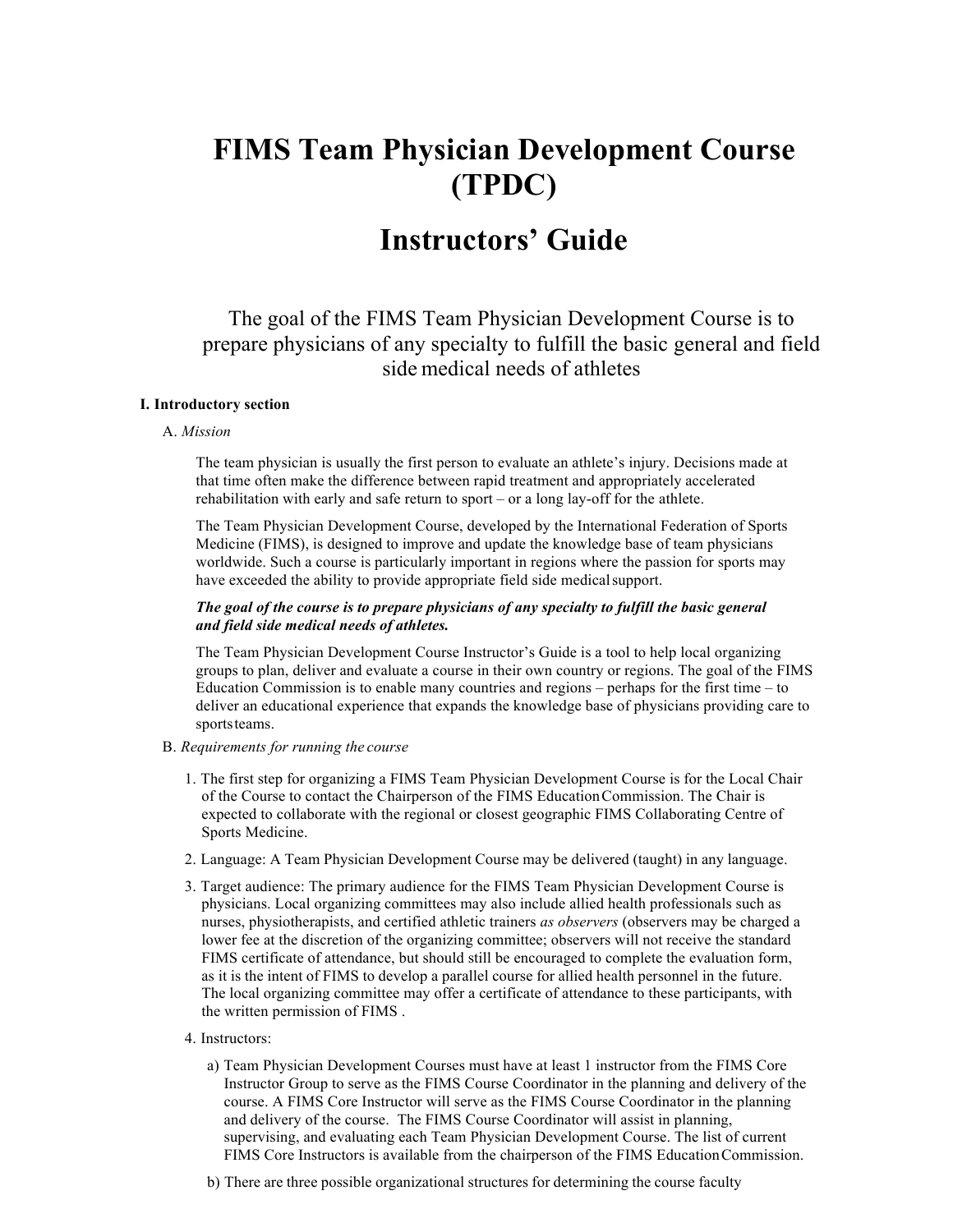- (1) The FIMS Course Coordinator works with the Local Chair of the Team Physician Development Course to choose the course faculty, In this case, the Local Chair will have successfully completed the Team Physician Development Instructors' Course (and will have received written notification that he/she is a FIMS-approved Team Physician Development Course instructor) before beginning to organize the course. Faculty may include both FIMS-approved instructors and other qualified speakers from the host country and elsewhere.
- (2) The FIMS Course Coordinator is a member of the Education and/or Executive Commission, who works very closely with the Local Chair of the Team Physician Development Course in all aspects of the course organization. In this case, most of the speakers will be from the FIMS Core Instructor Group. Also, in this situation, the Local Chair is not required to be a FIMS-approved Team Physician Development Course instructor.

or

or

- (3) When the FIMS Team Physician Development Course is given in conjunction with the FIMS World Congress, the Chair of the World Congress will appoint the Local Chair of the Team Physician Development Course. The Local Chair will be responsible for all logistic details. The Chair of the FIMS Education Commission (or his/her designate) and the Local Chair together will determine the faculty and the course schedule. Typically, most of the faculty will be FIMS commission members in thissituation.
- c) Qualifications (pre-requisites) for Team Physician Development Course faculty:
	- (1) The Local Chair must be a medical doctor, fully licensed by his or her local medical board/health authority. It is recommended that the Local Chair be an Individual Member of FIMS. He or she must be able to communicate in English. He or she must have a thorough understanding of all the curricular materials provided by FIMS, which are in English, and be able to communicate readily with FIMS concerning the course application and administration. When possible, the FIMS Course Coordinator will be able to communicate regarding course administration in the native language of the nation giving the course; in this event, the Local Chair does not need to be fluent in spoken English.
	- (2) All instructors must meet the followingqualifications:
		- (a) Educational qualification: equivalent to doctor of medicine or an appropriate degree (such as doctorate) in a life science – required

(b) Good ability to understand English – required (in order to understand the material that is to be covered, in the FIMS Team Physician Manual and/or the hand-out outlines, both of which are in English)

- (c) Good communication skills required
- (d) Appropriate experience in teaching and presenting clinical materials well required
- (e) Team physician experience as determined adequate by the national federation very strongly recommended

#### 5. Course organization specifics

a) An organization wishing to deliver a Team Physician Development Course will make application to the Chair of the Education Commission. The host organization must provide the curriculum to Education Commission– lecture and workshop titles and lengths, with the names of the instructors for each section, and the instructors' qualifications.The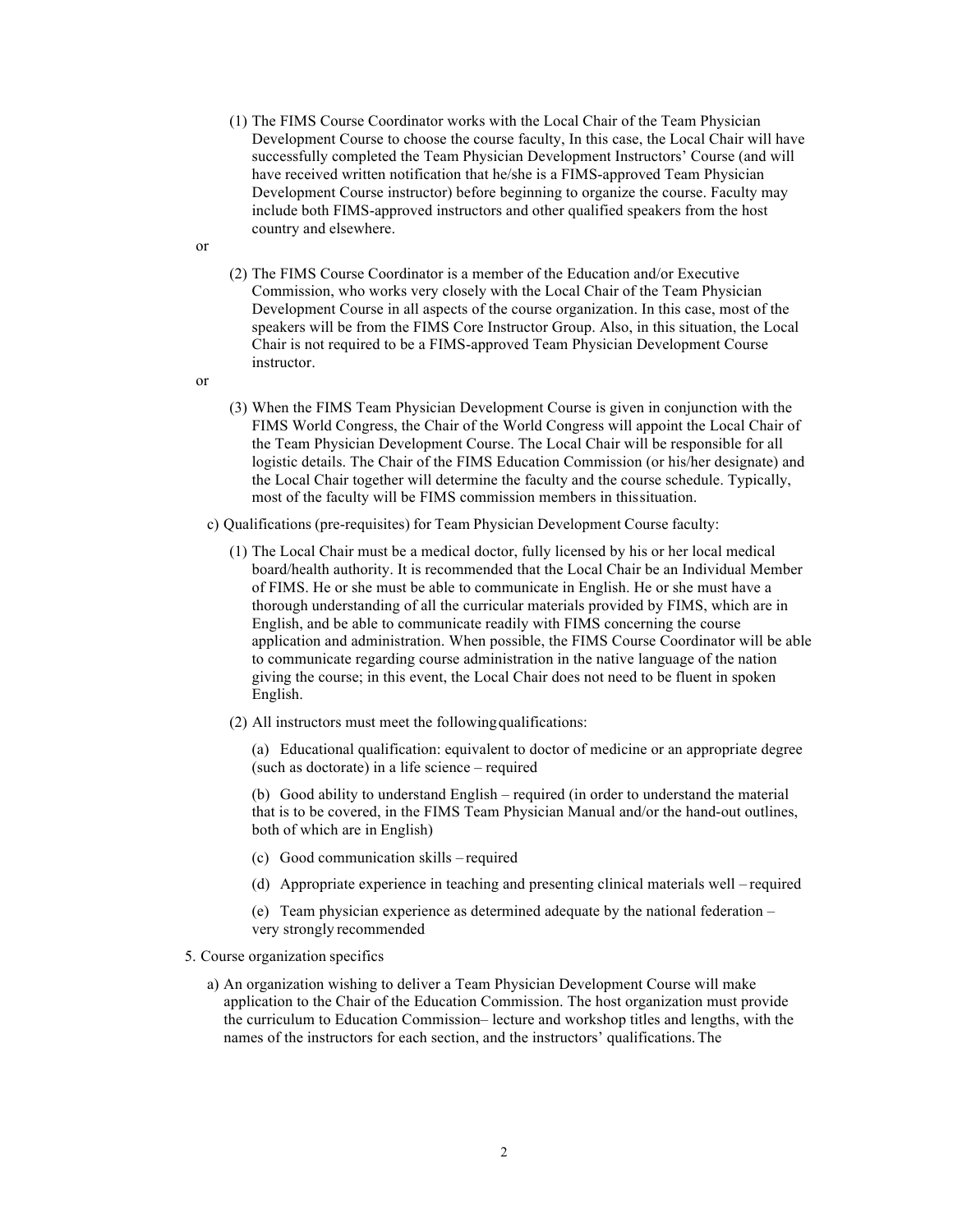Education Commission will then either approve the curriculum as submitted or recommend changes. The requirements below must be fulfilled in any final, approved curriculum.

- b) The organization delivering the Course will sign a Letter of Agreement with FIMS, indicating compliance with the organizational and fee requirements. For each registrant, \$30 shall be remitted to FIMS to cover the costs of the Team Physician Manual and processing the course evaluations and other materials. In certain cases in developing countries, a flat feeof \$500USD will be remitted to FIMS in partial coverage of these FIMS expenses.
- c) The organization delivering the Course will work with the FIMS Course Coordinator through all stages of Course planning, implementation, and evaluation. The organization delivering the Course is responsible for the expenses incurred by the FIMS Course Coordinator in relation to the planning, implementation, and evaluation of theCourse.
- d) The Team Physician Development Course will consist of at least 16 hours of instruction, which will be divided between lecture and workshop formats. Courses are to have a minimum of 8 hours of lectures and a minimum of 4 hours of workshops. The remaining 4 hours may be divided as the organizing group wishes, and used for either lecture or workshop educational activities. FIMS expects that most or all of the topics covered in the Manual will be discussed. In addition, it is recommended that additional time be allotted for informal interaction among the students and faculty.
- e) Lecture outlines (hand-outs) local speakers may add to the FIMS lecture outlines that are in the FIMS Team Physician Development Course *Instructors' Guide*; however, they *may not*  delete any material from the FIMS outlines. The local organizing group may have the lecture outlines translated into the language(s) of the course.
- f) Lectures local speakers may customize the FIMS educational materials to meet local needs and customs where appropriate; however, they *may not* make statements that are in opposition to the FIMS materials – *unless* the FIMS material is stated, the speaker's differing view is presented, *and* discussion on the subject is provided for the audience.
- g) Promotional material all promotional materials for the course must be approved by the FIMS Course Coordinator and the Education Commission chairperson before they are printed or distributed in any manner. All promotional materials shouldinclude

#### The course objective: *The goal of the FIMS Team Physician Development Course is to prepare physicians of any specialty to fulfill the basic general and fieldside medical needs of athletes.*

The target audience:*Physicians*

h) Evaluation of course material – each attendee will complete a questionnaire at the end of the course. The Local organization may translate this questionnaire if preferred. The Local organization will need to insert the lecture title and speaker name, in the order of presentation, into the proper location on the form, substituting these in the areas marked "Topic 1, Speaker 1", etc. *All pages of the form should be stapled together*. *The student does not receive a certificate until the complete evaluation form has been turnedin.*

The purposes of this questionnaire are:

- (1) Continuing improvement of the material presented in the course
- (2) Continuing improvement of course organization and logistics
- 6. FIMS will provide the following materials to the FIMS Team Physician Development Course organizing group:
	- a) One current copy of the FIMS *Team Physician Manual* and/or CD-ROM
	- b) One current copy of the Team Physician Development Course *Instructors' Guide*, which contains the FIMS lecture outlines and a copy of the evaluation form for the course attendees.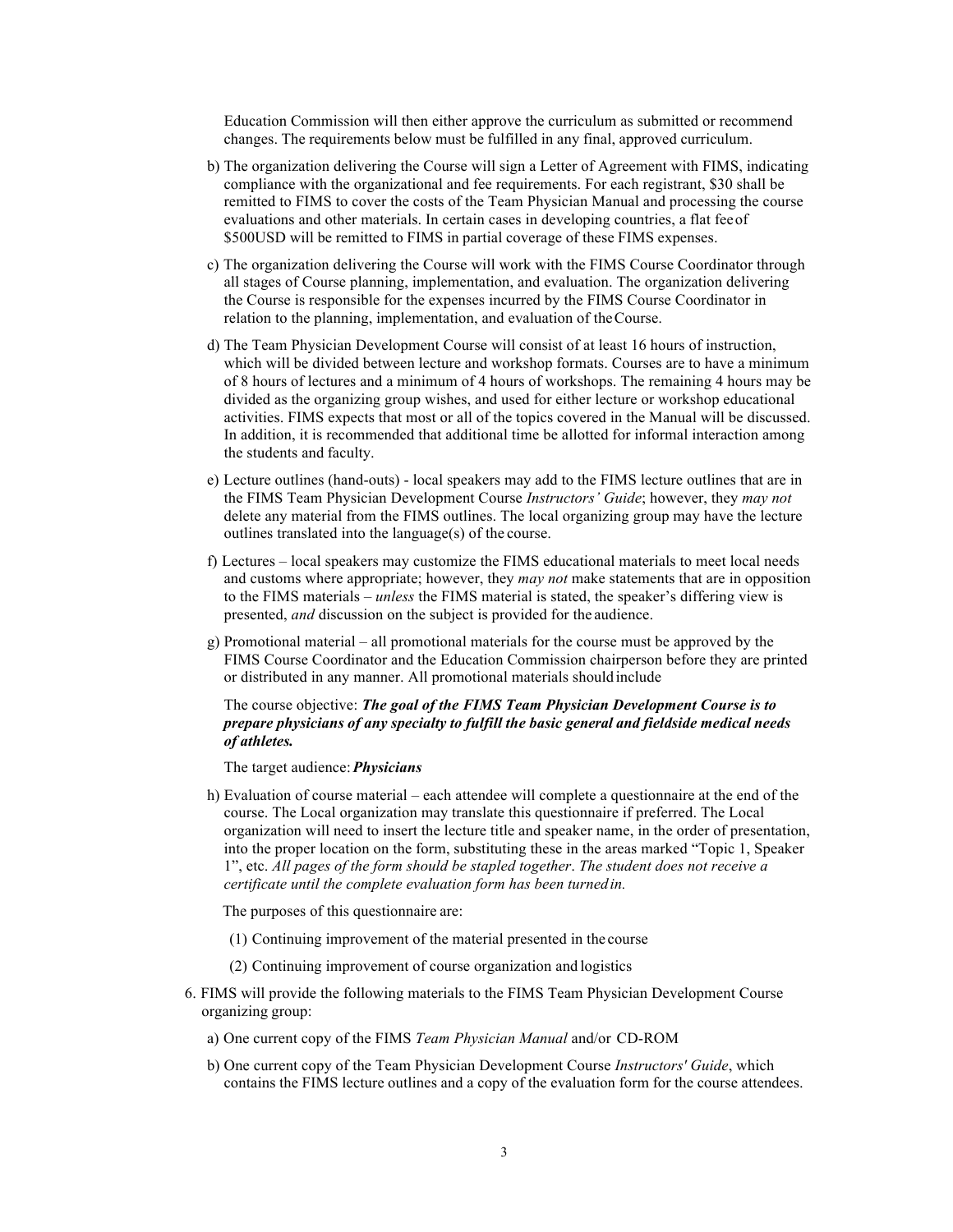- c) A prototype of the Certificate of Attendance, in both hard copy and electronic format. *Reminder: The certificate must not be given to the student until a completed evaluation form has been turned in.*
- 7. The local organizing group will have the following responsibilities:
	- a) Preparing and distributing the promotional materials (including paying the costs of preparation and distribution of these promotional materials)
	- b) Indicating the language(s) in which the course will bedelivered
	- c) Distributing the FIMS Team Physician Manual to registrants in advance of the meeting, whenever possible, so that they may read it in advance and be better prepared for the lectures and workshops
	- d) Copying and distributing to attendees the lecture outlines (including paying the costs of preparing and distributing the outlines in the Team Physician Development Course Instructors' Guide either as they are, or as translated and/or customized by the local speaker)
	- e) Distributing evaluation forms, translating them for the attendees if needed, collecting them from the attendees, translating any attendee comments into English as needed, and sending the forms to the Chair of the FIMS Education Commission (including paying all associated costs for completing and sending the forms).
	- f) Printing, completing and distributing the Certificates of Attendance, including the associated costs

#### **II. Educational materials**

- A.Outlines for each of the major topics, keyed to the chapters in the FIMS Team Physician Manual, are included in these materials.
- B. Workshop ideas
	- 1. Workshops provide the student with hands-on experience in examination and basic treatment techniques. They also provide the opportunity for excellent interaction between student and teacher.
	- 2. The workshop topics listed below have been very successful in past FIMS Team Physician Courses. However, the local organizing group is not limited to topics in the list, but may choose to customize the workshops based on regionalneeds.
	- 3. We recommend offering several workshops concurrently so that groups will be smaller and interaction increased.
	- 4. Suggested workshop topics:
		- a) Physical examination of the neck and spine
		- b) Physical examination of the shoulder
		- c) Physical examination of the elbow, forearm and hand
		- d) Physical examination of the pelvis and hip
		- e) Physical examination of the knee
		- f) Physical examination of the leg, ankle and foot
		- g) Fieldside evaluation/ initial treatment of headinjury
		- h) Taping and strapping
		- i) Splinting
		- j) Sports medicine injections: indications and techniques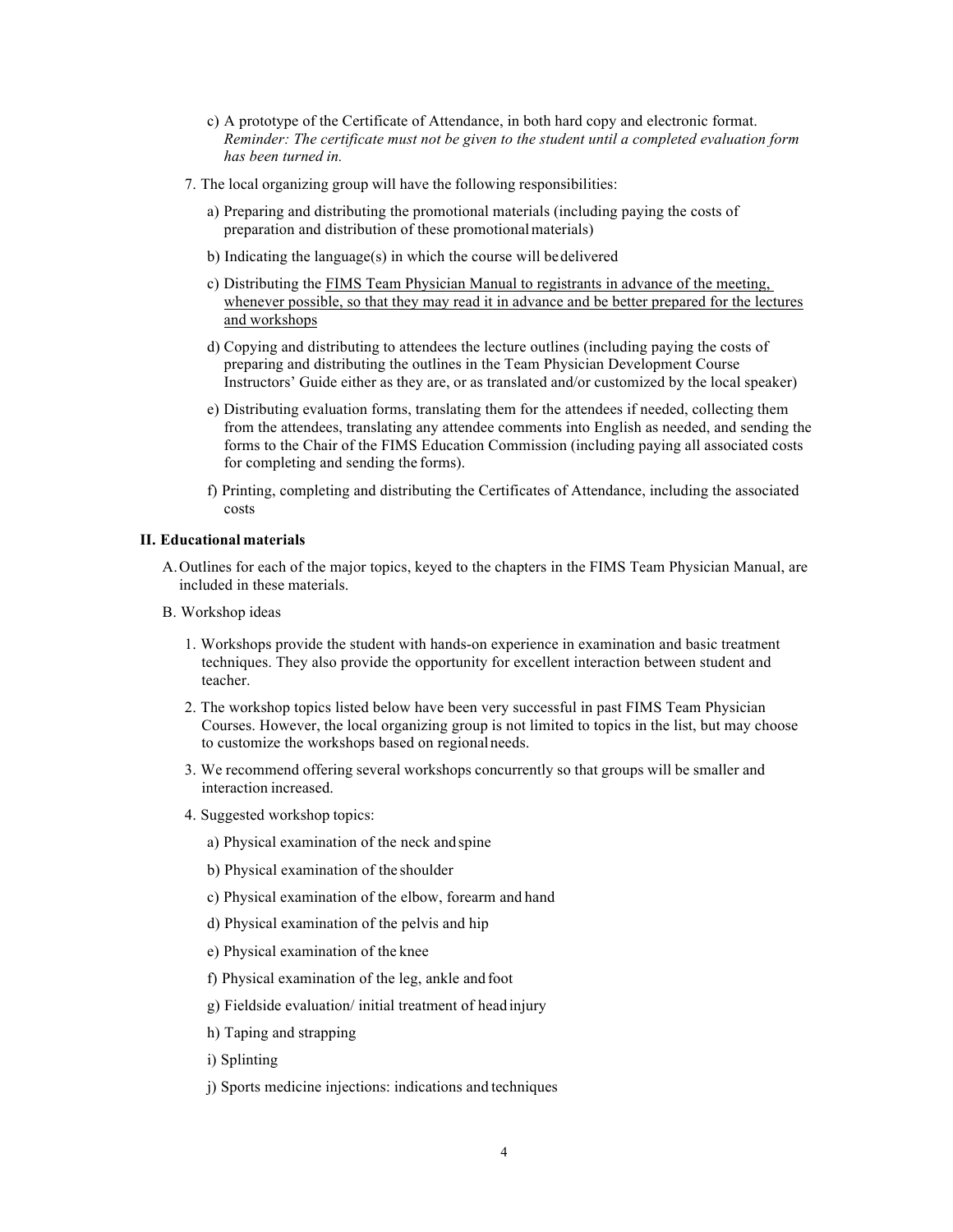#### **III. Checklist for Course application to the FIMS Education Commission**

A. *`Name the Local Chair of the Team Physician Development Course*

#### B. *Local Chair*

- 1. Contact the Chair of the FIMS Education Commission, who will consult with the Local Chair to determine the FIMS Course Coordinator
- 2. Communicate with the FIMS Course Coordinator to name the course faculty and set the course schedule
- 3. Make all necessary logistical arrangements for the course, including
	- a) Course site
	- b) Audiovisual arrangements (and notifies all speakers of the available audiovisualformats)
	- c) Food and drink for breaks and for course faculty, asappropriate
	- d) Lodging, meals, airfare and ground transportation for course faculty
	- e) Smaller workshop spaces, with several tables in each workshop space forphysical examination technique demonstration and practice
- 4. Publicize the course in the host region
- 5. Understand and sign the Letter of Agreement for the FIMS Team Physician Development Course with FIMS
- 6. Process course registrations
- 7. Distribute the FIMS Team Physician Manual to the registrants before the day of the course, if possible
- 8. Make sufficient number of copies of the course outlines, post-test questions and both evaluation forms to distribute to all registrants at the course
- 9. Fill in the names and distribute the Certificate of Attendance at the FIMS Team Physician Development Course, signed by the FIMS Course Coordinator and the Local Chair; the certificate is not to be given to the student until he or she turns in the course evaluation form at the end of the course
- 10. Remit the appropriate fee to FIMS, as determined in the signed Letter of Agreement
- 11. Collect the evaluation forms, translate comments into English (if not already in English) and mail all forms to the FIMS Education CommissionChair
- C. *FIMS Course Coordinator*
	- 1. Consult with the Local Chair regarding course faculty, course curriculum, and all logistic arrangements
	- 2. As soon as the course faculty and curriculum are determined, communicate this information by email to the Chair of the FIMS EducationCommission
	- 3. Provide oversight of all course arrangements, and communicate with the Chair of the FIMS Education Commission regarding any problems so that solutions can be obtained in a timely manner
	- 4. Provide a written evaluation of the course to the Education Commission no later than 1 month after the completion of the course